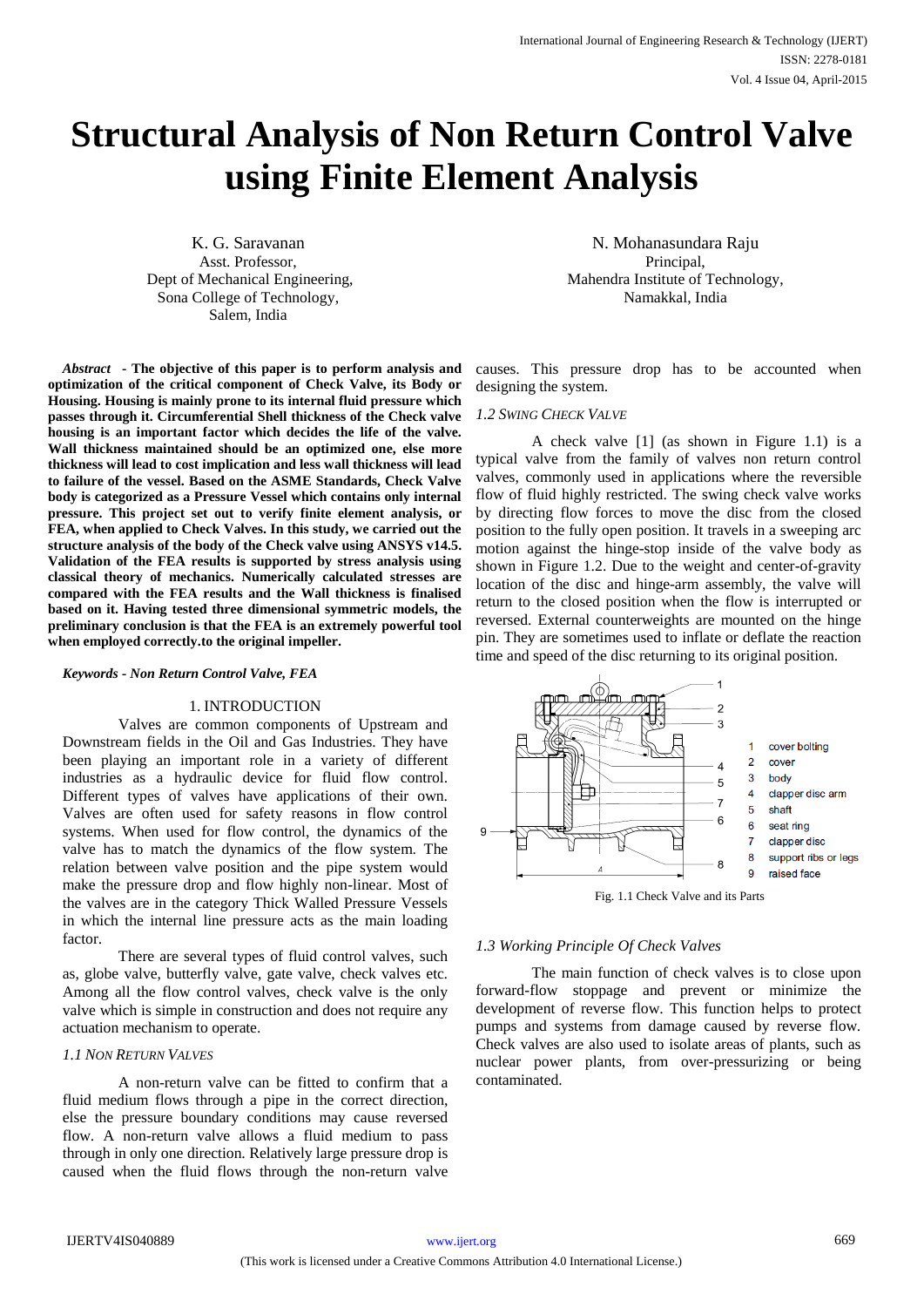

Fig. 1.2 Working of a Swing Check Valve

Among several types of check valve designs, Swing Check Valves are the simplest in construction and often used in industry.

Swing check valve discs are not stable unless they are in systems with steady flow and are in the fully open position as shown in Figure 1.2. As the disc/hinge assembly center of rotation is a fair distance from its hinge pivot point, it will take a relatively long period of time for swing check valves to close when the flow is stopped or reversed. During this period, reverse-flow forces will experience a large increase in energy from flow and pressure buildup. This situation can cause high-energy water hammer when the disc slams onto the seat.

# 2. REVIEW OF LITERATURE

Provoost (1983) [2] described a decisive characteristic of un-damped non-return check valves which is the correlation between the maximum back flow velocity through the valve and the deceleration of the flow. The maximum reversed velocity is said to almost only depend on the deceleration, given a stationary initial condition and a constant deceleration. This is an important dynamic characteristic since once the maximum velocity is obtained, the Joukowsky equation can be used to predict the maximum pressure rise that can occur on both sides of the valve, which also gives an idea of the unsteady phenomena of the valve after closure can be obtained.

In a work carried out by Li & Liou [3], a fundamental approach using that equation to model the movement of the swing check valve disc is defined as "The net torque imposed on the disc is compared to the time rate of change of the angular momentum of the rotating mass". The torques applied are those imposed by the weight of the disc, buoyancy, friction at the hinge pin, any external load such as a spring or a lever, and the torque caused by the flow, the so called Hydraulic torque.

Another master thesis by Turesson (2011) [4] investigates the modelling of check valves in the 1D-code Relap5 and compares results of simulations of closure of a valve with CFD-simulations of the same case. It turns out that all 1D-models under predicts closure time compared to CFDsimulations. The probable reason is said to be that the 1D model have got deficiencies modeling the contribution of the moving disc. Also a thorough investigation of the CFDsettings is performed. Turbulence model, mesh density, the usage of prismatic layers in the boundary layer, parallelization of computations and time step are investigated.

Also Thorley [5] and Koetzier, H., Kruisbrink [6] studied the dynamic behavior of the clapper arm in the check valves.

Several researches have been done on check valves as stated earlier. However, such researches mainly focused on the fluid analysis of check valve rather than the structural analysis with the view of check valve as pressure vessel. From this reviews of research papers it is seen that there is a scope for structural analysis of check valve body by using methodologies like finite element analysis.

# 3. SWING CHECK VALVES AS PRESSURE VESSELS

Check valve [7] as a pressure vessel in-service poses extreme potential danger due to the high pressure and varying operating temperature; hence there should be no complacency about the risks. Unfortunately, pressure vessels accidents happen much more than they should.

Due to the differential operating pressure of pressure vessels, they are potentially dangerous and accidents involving pressure vessels can be deadly and poses lethal dangers when vessels contents are flammable/explosive, toxic or reactive.

Stress is the internal resistance or counterforce of a material to the distorting effects of an external force or load, which depends on the direction of applied load as well as on the plane it acts. At a given plane, there are both normal and shear stresses. However, there are planes within a structural component subjected to mechanical or thermal loads that contain no shear stress. Such planes are principal planes, the directions normal to those planes are principal directions and the stresses are principal stresses.

# 4. DESIGN OF PRESSURE VESSELS

In general, pressure vessels designed in accordance with the ASME Code, Section VIII, Division 1 [8], are designed by rules and does not require any detailed evaluation of all stresses. It is recognized that all highly localized and secondary bending stresses will exist but they are allowed for by use of a higher safety factor and design rules for details. It is required, however, that all loadings (the forces applied to a vessel or its structural attachments) must be considered.

When the wall thickness of a cylindrical pressure vessel is about one-twentieth, or less, of its radius then it is called as Thin Walled Vessels; if it is greater, then it is called Thick Walled Pressure Vessel. Check Valve is a thick walled pressure vessel.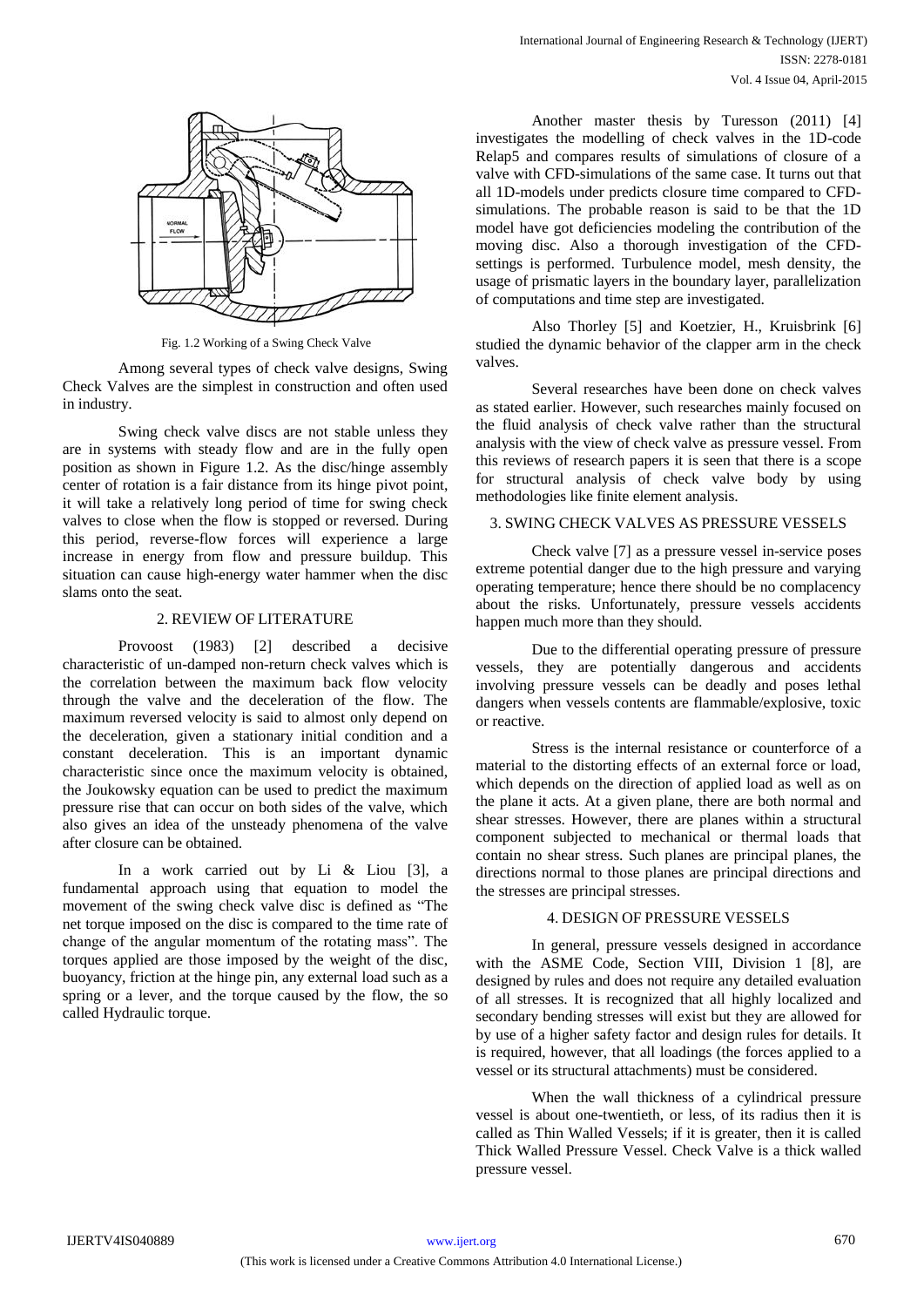#### *4.1 DESIGN PARAMETERS OF SWING CHECK VALVE*

The design parameters of the swing check valve are listed below in the Table 4.1.

| Details                                         | Values          |
|-------------------------------------------------|-----------------|
| Size of the Valve                               | 10"             |
| <b>Pressure Class</b>                           | 600             |
| Maximum Allowable<br>Working Pressure (MAWP)    | 10.0 MPa        |
| Maximum Allowable<br>Working Temperature (MAWT) | $-50^{\circ}$ F |

Table 4.1 Design Parameters of the Check Valve

*4.2 MATERIAL PROPERTIES OF THE CHECK VALVE HOUSING*



Fig. 4.1 Check Valve Housing

Check Valve with line pressure is considered as the scenario of Shell under Internal Pressure. Wall thickness of the shell is under prime concern and it is to be calculated.

As per the standard ASME B16.34 [9] Table A-1, Minimum Inside Diameter of a 10" CL. 600 Valve body is 247.7 mm. The maintained inside diameter is 260.0 mm (as shown in Figure 4.1) to meet the standard requirements and customer requirements.

Inlet, Outlet and Top flanges of the check valve are designed based on the standard ASME B16.5 (Pipe Flanges and Flanged Fittings)

Also based on the standard ASME B16.34 Table VI  $-1$ , Basis Equations for Minimum Wall Thickness for 10" Cl. 600 for diameter ranging  $50 < d \le 1300$  is

 $\tan (600) = 0.06777 * ID + 2.54$ 

where ID, actual inside diameter of the valve body

tm  $(300) = 0.06777 * 260.0 + 2.54$ 

$$
\text{tm (300)} = \qquad \qquad \text{20 mm}
$$

So the minimum wall thickness to be maintained as per ASME B16.34 is

$$
Ts = t_m (300) + CA
$$

where CA is the Corrosion Allowance of 3.0 mm per side.

$$
Hence Ts = 23.0 mm
$$

Subsection UG 27 of ASME Section VIII Division 1 calculates the thickness of the shell under internal pressure using the below formula.

Body Shell Thickness =  $((P * R) / (S * E - 0.6 * P)) + CA$ 

Where,

P is the Maximum Pressure applied in the body,

| ie Hydrostatic Test Pressure (TP)           | $=$ | 15.0 MPa           |    |
|---------------------------------------------|-----|--------------------|----|
| R is the Radius of the Shell                | $=$ | $130.0 \text{ mm}$ |    |
| S is Maximum Allowable Stress               | $=$ | 229.2 MPa          |    |
| E is joint efficiency of cylindrical shells |     | $=$                |    |
| CA is the Corrosion Allowance               |     |                    | mm |

Body Shell Thickness (BST) is calculated using the above equation and the result is  $BST = 17.0$  mm.

# 5. INTRODUCTION TO FINITE ELEMENT ANALYSIS

Finite element analysis (FEA) [10] is a numerical method that models a region by dividing it into small discrete elements composed of interconnecting nodes. Finite element analysis obtains the solution to the model by determining the behavior of each element separately, then combining the individual effects to predict the behavior of the entire model. The interconnecting nodes of the elements make the solution of one element dependent on another, meaning that to reach an accurate solution; FEA must solve each element several times, possibly thousands of times, to reach a solution.

# *5.1 MODEL GEOMETRY*



Fig. 5.1 Check Valve Housing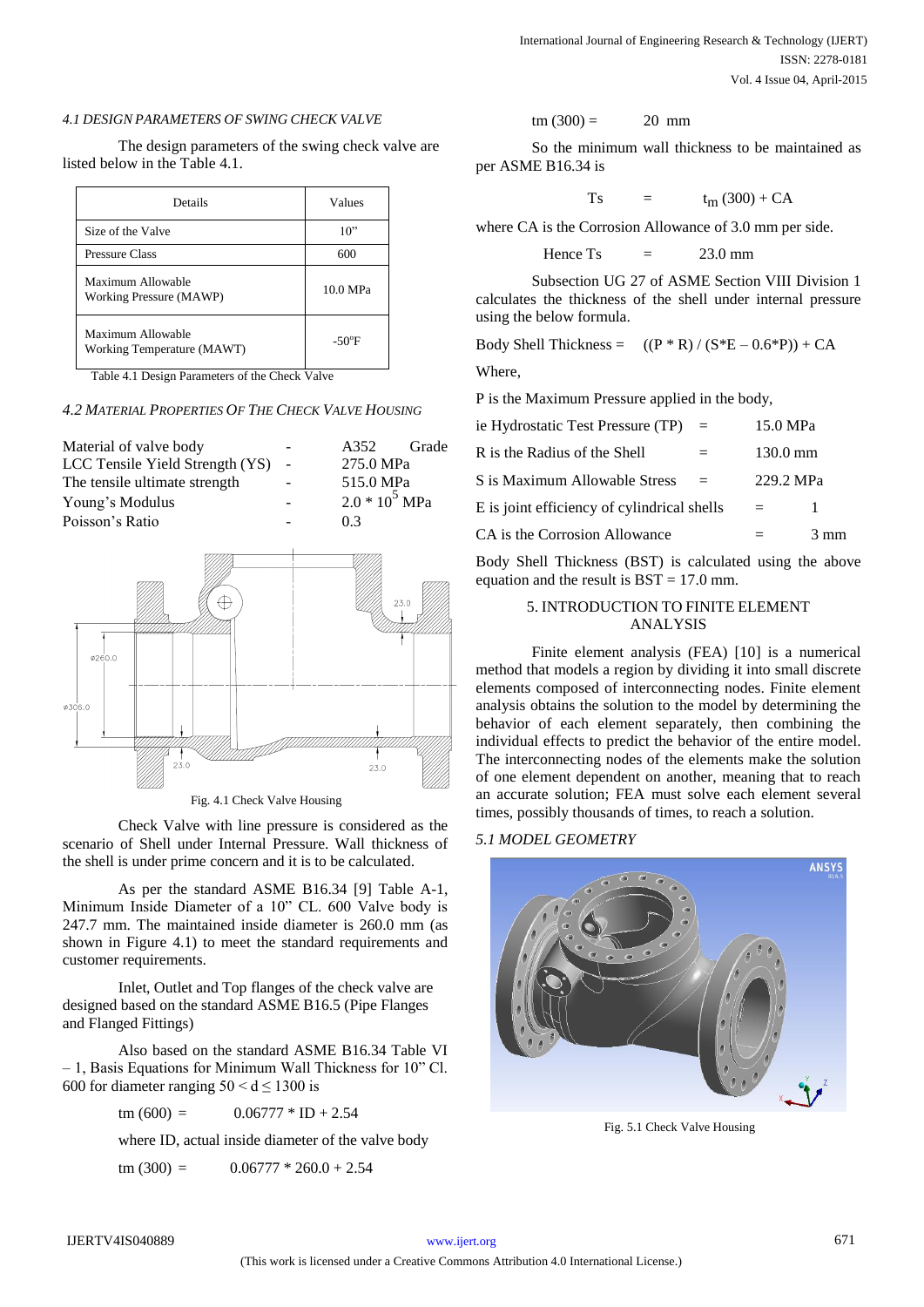Finite element analysis can be used with either 2-D or 3-D models. 3-D models generally offer a more accurate analysis as they include all three planes of the physical world. A 3-D model is also composed of a great deal more nodes and elements as well, drastically increasing solution time.

In this work, the 3D model of the check valve housing has been created using the 3D modeling sofware Pro/E Creo as shown in Figure 5.1.

# *5.2 PREPROCESSING*

FEA package ANSYS R14.5 [11] is used in this analysis. Meshing has been done by using the method of hex dominant mesh. These types of mesh control create a free hex dominant mesh. It is useful for meshing bodies that cannot be swept. It is highly recommended for meshing bodies with large interior volumes. And it is not recommended for thin or highly complex shapes.

| <b>Object Name</b>            | Mesh                       |  |
|-------------------------------|----------------------------|--|
| <b>State</b>                  | Solved                     |  |
| <b>Sizing</b>                 |                            |  |
| Use Advanced Size<br>Function | On: Curvature              |  |
| Smoothing                     | Medium                     |  |
| Transition                    | Fast                       |  |
| Curvature Normal Angle        | $36.0^\circ$               |  |
| Min Size                      | Default (0.160620 mm)      |  |
| <b>Object Name</b>            | <b>Hex Dominant Method</b> |  |
| State                         | <b>Fully Defined</b>       |  |
| Method                        | Hex Dominant               |  |
| Free Face Mesh Type           | Ouad/Tri                   |  |
| <b>Nodes</b>                  | 579565                     |  |
| Elements                      | 183967                     |  |

Table 5.1 Meshing Details



Fig. 5.2 Meshed model of the Valve Housing

## *5.3 BOUNDARY CONDITIONS*

The check valve housing is fixed on both the flange area as depicted in Figure 5.3, because the valve flanges are fastened with the pipe flanges. Thus all the degrees of freedom of the valve housing are arrested.

Normally during working condition, the maximum allowable working pressure of the fluid medium 10.0 MPa acts as the load. But as per the standard ISA-75.19.01 [12],

during hydrostatic shell test, the load is calculated by multiplying the 38°C (100°F) working pressures by 1.5. So the hydrostatic test pressure of 15.0 MPa is applied to the internals of housing as shown in the Figure 5.3.



Fig. 5.3 Boundary Conditions in the Housing

#### *5.4 RESULTS*

After applying the boundary conditions, the structural analysis is carried out. The results of the check valve housing analysis are shown in the Figure 5.4 to Figure 5.7.



Fig. 5.4 Equivalent Stress Plot 1



Fig. 5.5 Equivalent Stress Plot 2 (Sectional View)